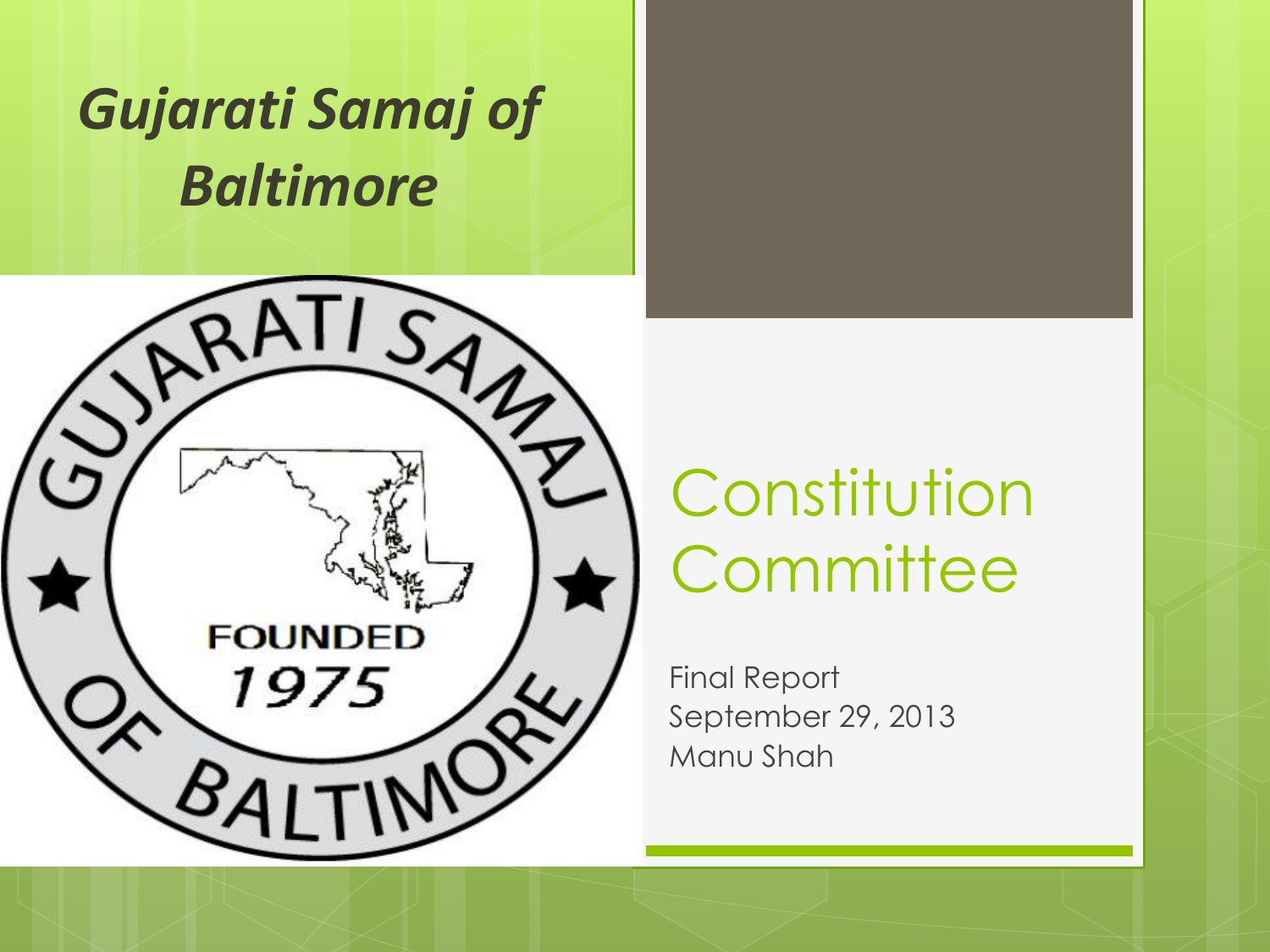# Agenda

o Thanks to ... o The Past o The Task o The Method o The Results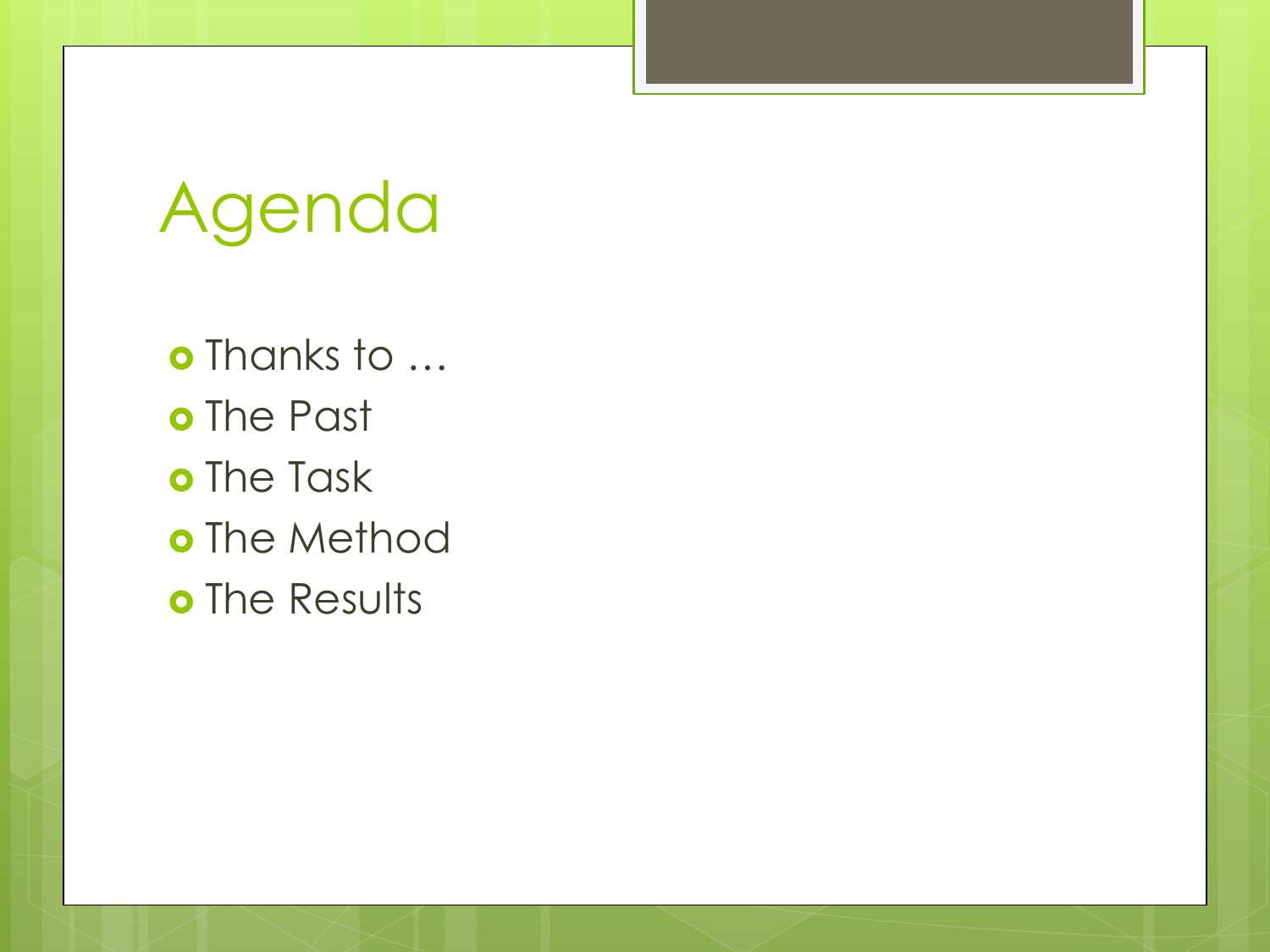# Thank you

#### A heartfelt thanks to all the members of the Constitution Committee:

Shailesh Patel

Payesh Jhaveri

Manu Shah

Nilesh Desai

Kanu Patel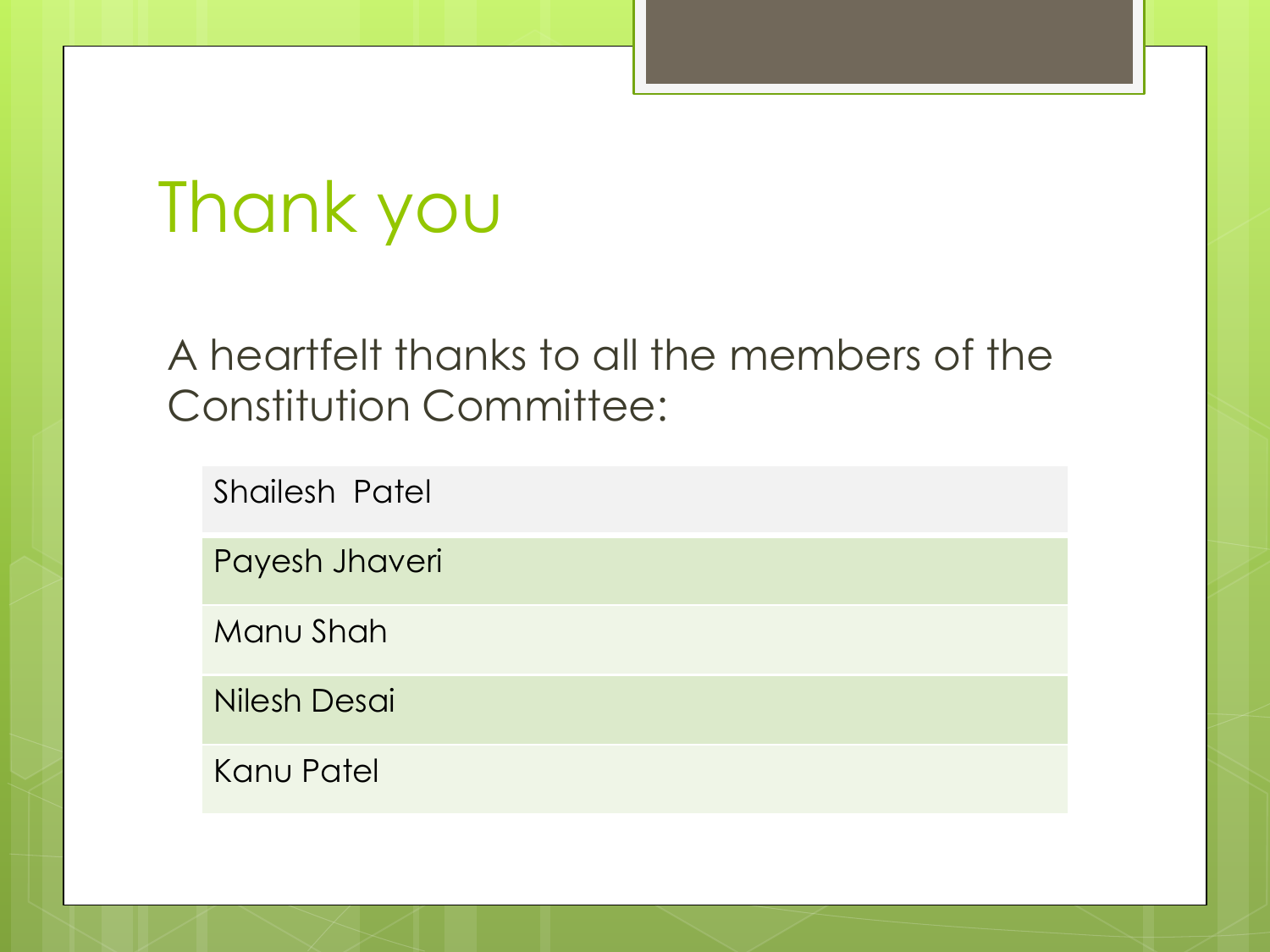## The Past

 GSB established 1974 **o** First constitution ratified 1975 Few small amendments ratified in 1995-2006 Could not find any documented amendments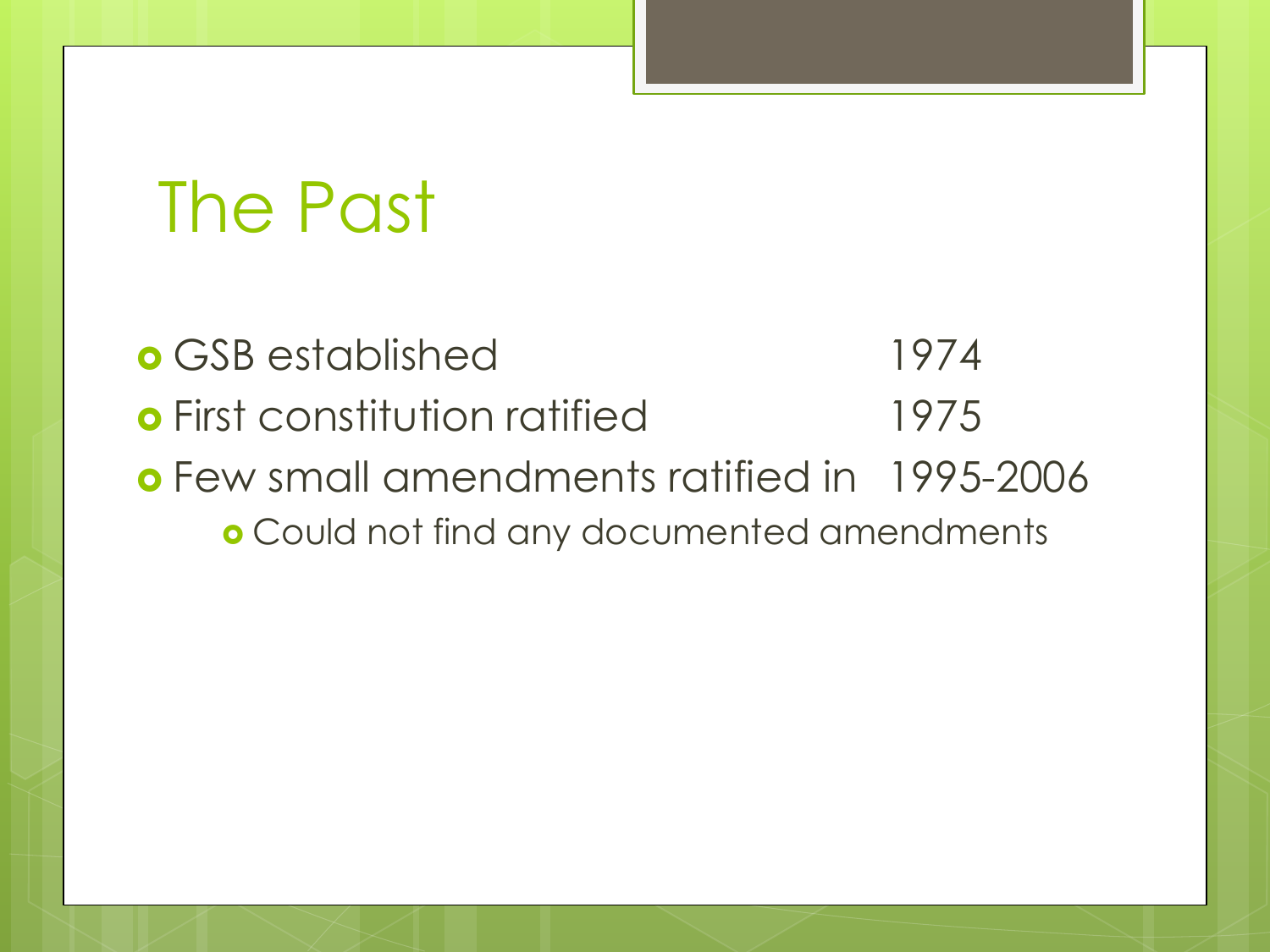#### The Task

- **o** Preserve the existing constitution to the extent possible
- Address issues, perceived gaps and shortcomings
- o Update constitution to reflect 35 plus years of change and current operations
- Maintain a deliberate process and transparency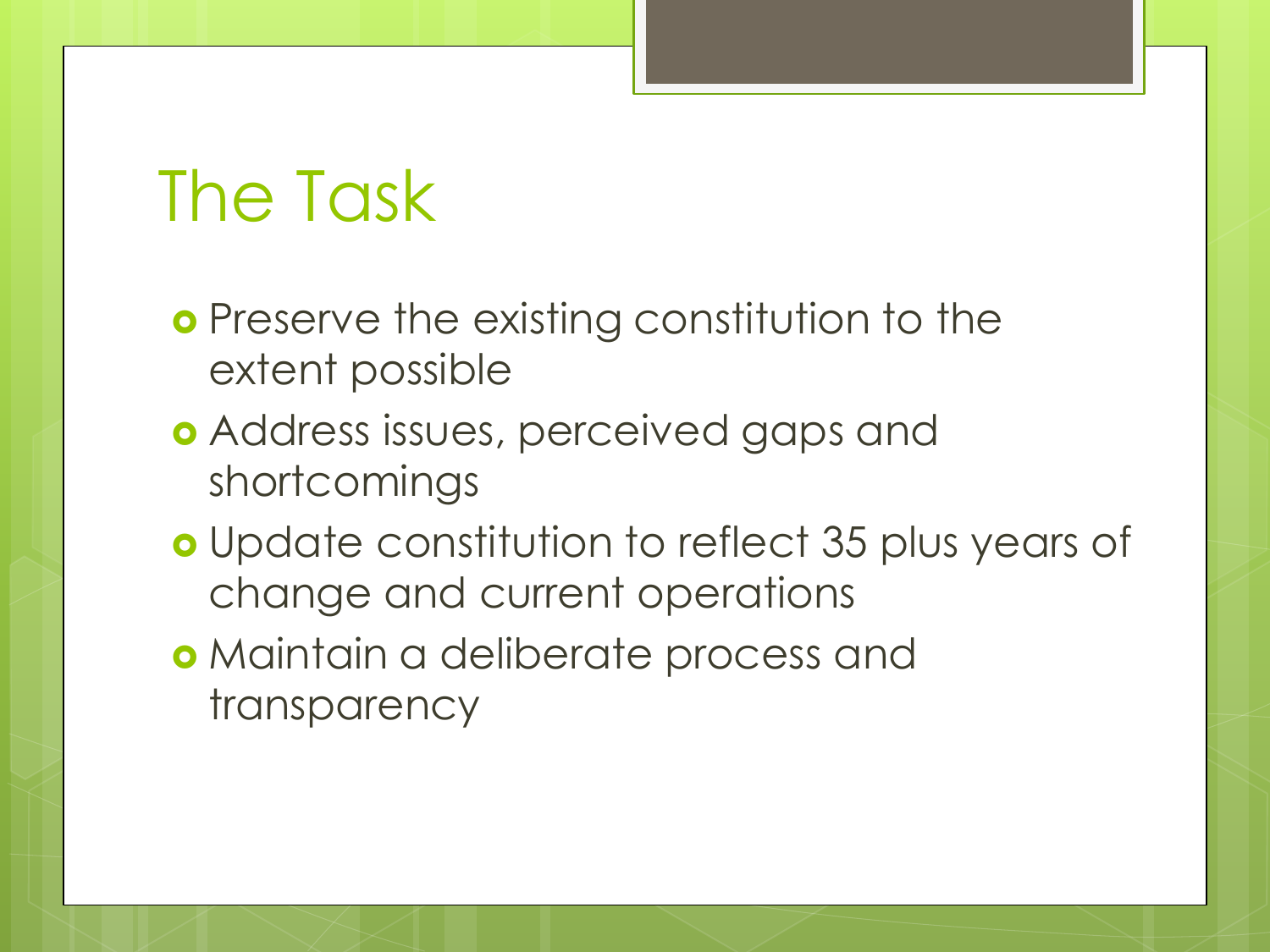## The Methods

- Reviewed bylaws of 15 like-minded organizations including GSMW and Tampa
- **o** Incorporated ideas from other organizations
- Addressed all concerns brought to our attention
- **o** Created a living, breathing document subject to change
- Not intended to be a document written in stone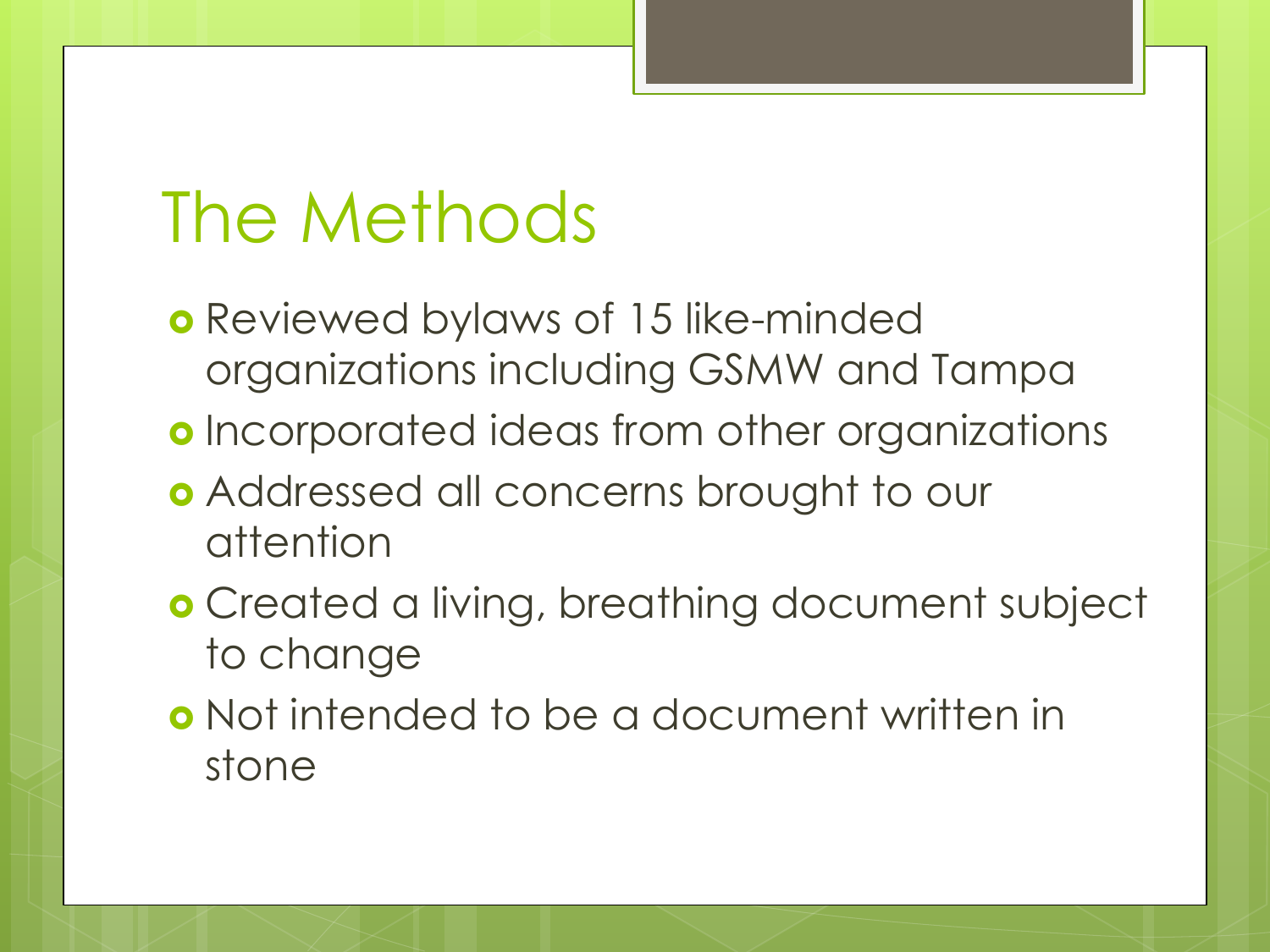**o** Engage more people with **o** More Board of Trustees positions Past Presidents Advisory Council **o** Preserve institutional knowledge through Past Presidents' Advisory Council Look Forward **o** Provide opportunities to more people

to take on leadership positions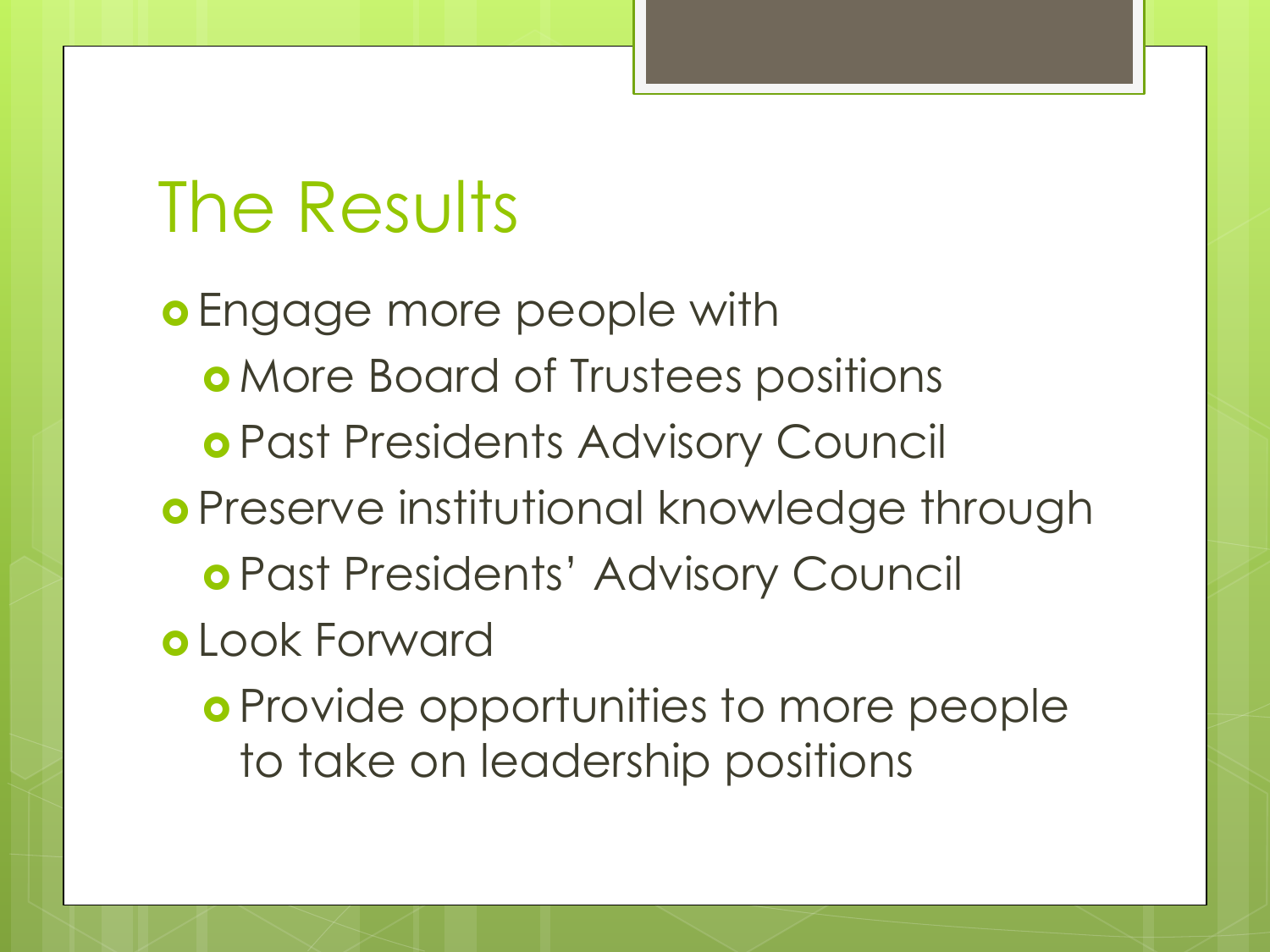| <b>Cover Page</b>                       |                                                                                                                                   | Added                                                                                                                                                    |
|-----------------------------------------|-----------------------------------------------------------------------------------------------------------------------------------|----------------------------------------------------------------------------------------------------------------------------------------------------------|
| Table of Contents                       |                                                                                                                                   | Added                                                                                                                                                    |
| <b>Preamble</b>                         |                                                                                                                                   | Added                                                                                                                                                    |
| <b>Article I - Name</b>                 |                                                                                                                                   | No material change                                                                                                                                       |
| <b>Article II -</b>                     |                                                                                                                                   | Clarified membership categories, added                                                                                                                   |
| Membership                              |                                                                                                                                   | honorary membership, acknowledge<br>donations greater than \$2,500,<br>termination clause and made<br>membership non-transferable and non-<br>assignable |
| <b>Article III -</b><br><b>Meetings</b> | <b>Moved from Article II</b><br><b>Original Article III</b><br>dealing with Affiliate<br>Membership<br>removed in its<br>entirety | No material change from contents<br>moved from Article II                                                                                                |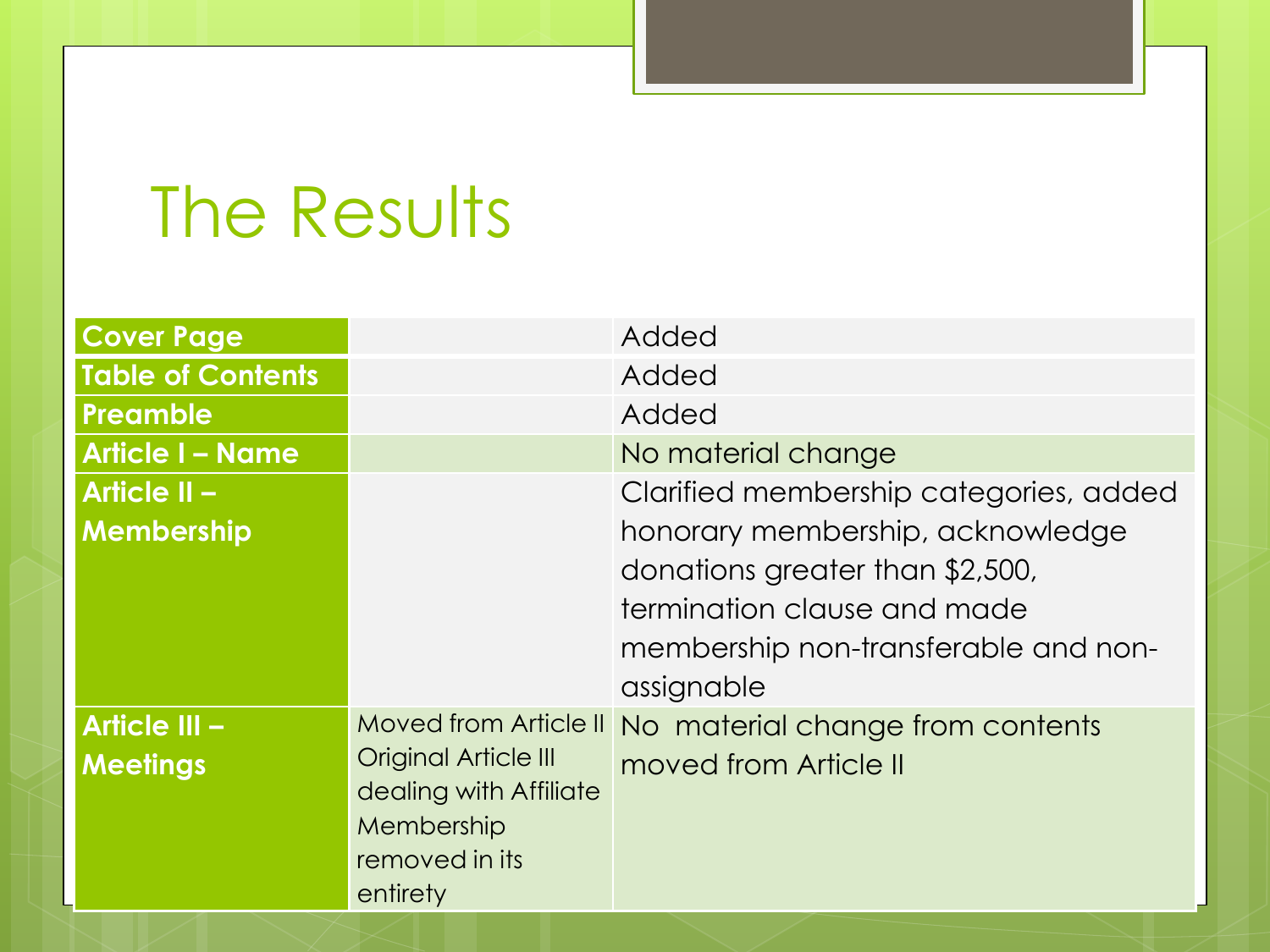| <b>Article IV - Officers</b>                                                   |                    | Increased the number of elected positions<br>from 5 to 6. More clearly defined the role<br>and composition of the Nominating<br>Committee, more clearly defined the<br>qualifications to run for elected positions<br>Codified fiscal year and tenure for<br>elected positions to two years<br>Added a clause on compensation and<br>loans |
|--------------------------------------------------------------------------------|--------------------|--------------------------------------------------------------------------------------------------------------------------------------------------------------------------------------------------------------------------------------------------------------------------------------------------------------------------------------------|
| <b>Article V - Duties</b><br>of the Officers                                   |                    | Added a new article to more clearly<br>define the duties of the Elected Officers.                                                                                                                                                                                                                                                          |
| <b>Article VI-</b><br><b>Administration</b><br>and Financial<br><b>Control</b> | Existing Article V | Kept those sections relevant to<br>Administration and Financial Control only.<br>Moved other sections to appropriate<br>Articles.                                                                                                                                                                                                          |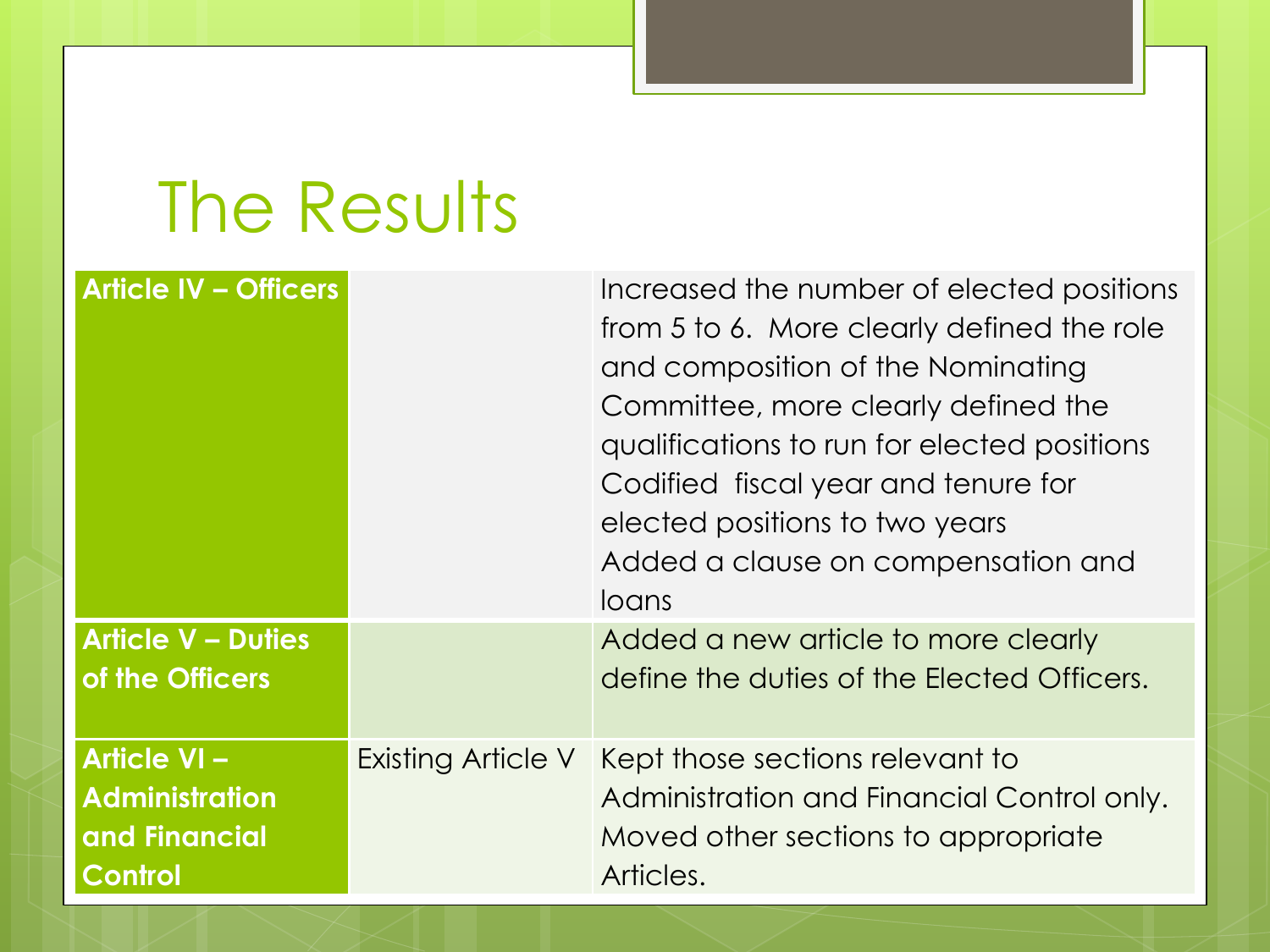| <b>Article VII -</b><br><b>Amendment to</b><br><b>Bylaws</b> | Added new Article                                                                           |
|--------------------------------------------------------------|---------------------------------------------------------------------------------------------|
| <b>Article VIII -</b><br><b>Dissolution</b>                  | Added new Article                                                                           |
| <b>Article XI-</b><br><b>Rules of</b><br><b>Procedure</b>    | Added new Article                                                                           |
| <b>Article X -</b><br><b>Adoption</b>                        | Added new Article<br>Added Signature Block<br>Added Constitution Committee Members<br>names |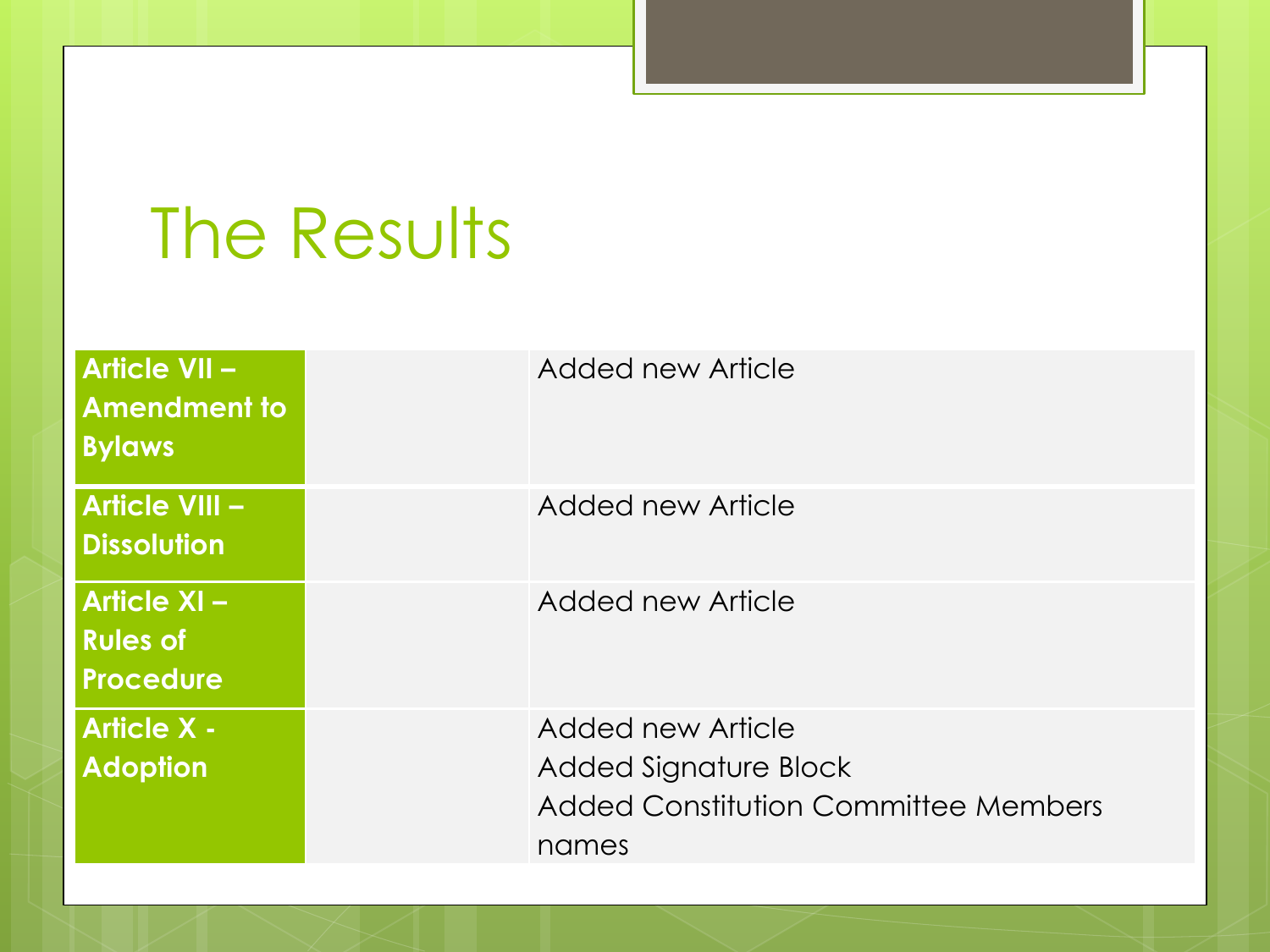### Advisory Committee

**o** Draft Constitution Reviewed By Five Past Presidents Vishnu Desai Yogesh Mehta **o** Gaurang Patel **o** Bhupendra Thakkar **o** Jitesh Parikh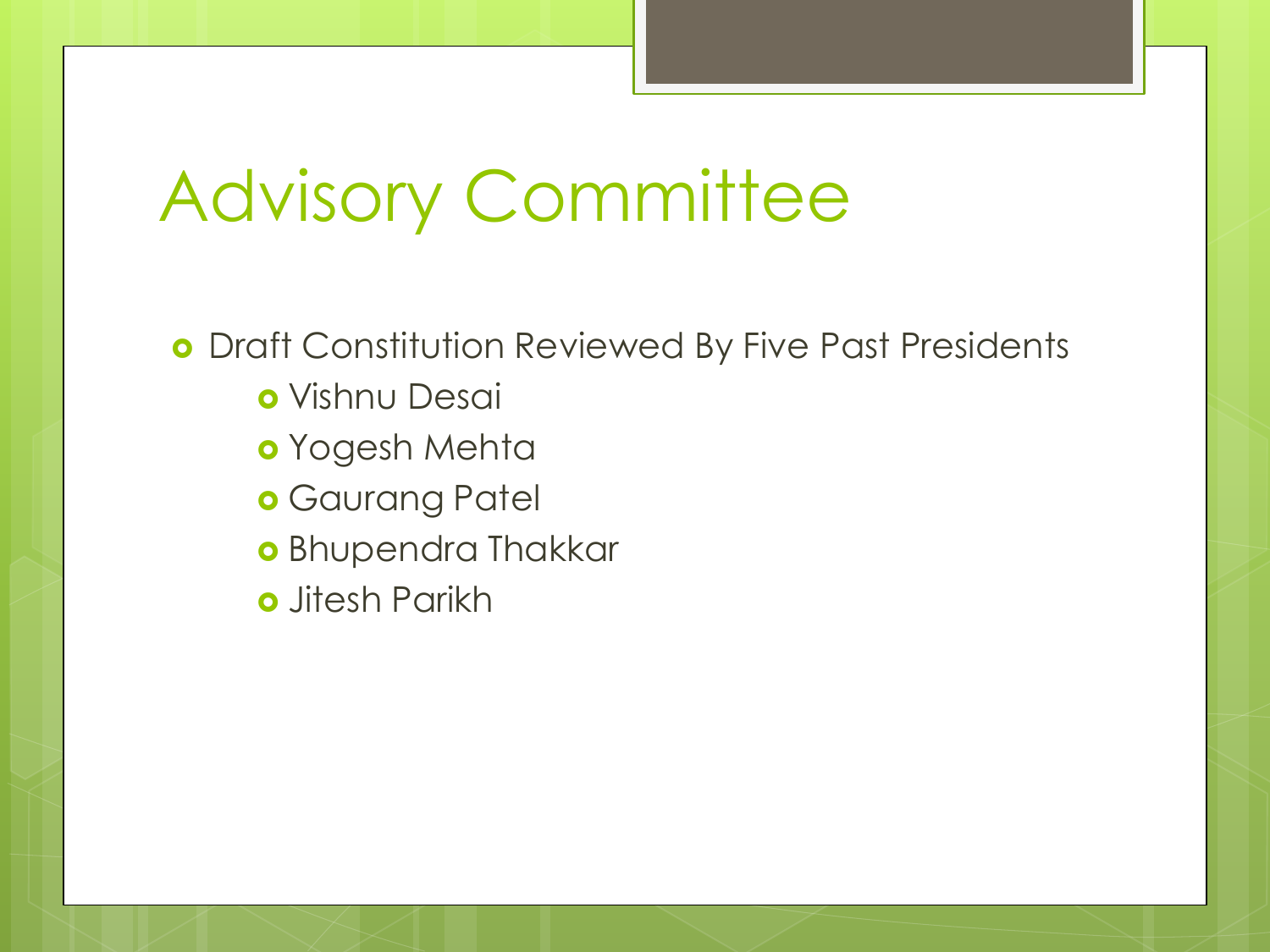## Acknowledgements

Constitution Committee: Shailesh Patel – Chair Manu Shah Payesh Jhaveri Nilesh Desai **o**Kanu Patel